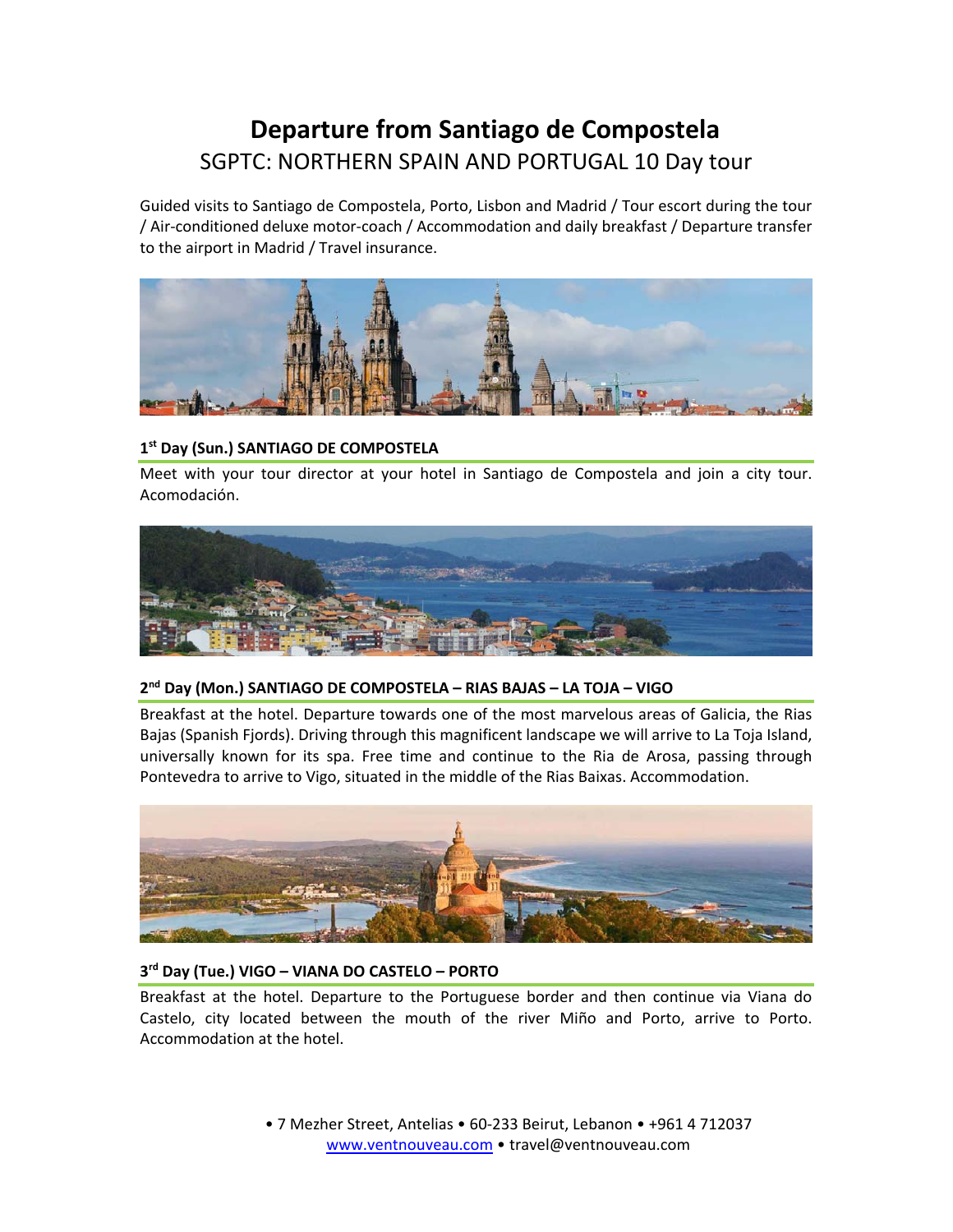

#### **4th Day (Wed.) PORTO**

Breakfast. Panoramic sightseeing tour of Porto, considered World Heritage city. We admire the Cathedral, Stock Exchange building and Santa Clara church. In the afternoon, **possibility of an optional visit to a famous winery with tasting of its world-famous "port wine". Accommodation.** 



# **5th Day (Thu.) PORTO – COIMBRA – FATIMA**

Breakfast. Departure to Coimbra. City seat of one of the oldest universities in Europe and the birthplace of Fado. Free time. Then to Fatima. Center of the Christian Faith and World Pilgrimage Sanctuary with its impressive Basilica and the Cova da Iria place where the Virgin Mary appeared. The Chapel of the Apparitions, heart of the sanctuary, with the tombs of the three shepherds, Lucia, Francisco and Jacinta. At night possibility to attend the procession of the candles. Accommodation.



#### **6th Day (Fri.) FATIMA – BATALHA – NAZARE – ALCOBAÇA – LISBON**

Breakfast at the hotel. Departure to the Batalha Monastery, a masterpiece of Gothic and Manueline style considered a World Heritage place by UNESCO. Continue to the picturesque fishing town of Nazaré. Free time and continue to Alcobaça (World Heritage) visit the XII C. church and admire the tombs of Pedro and Inés de Castro and then to Lisbon. Accommodation. Optional night tour to attend a show of Fado, typical Portuguese song and music.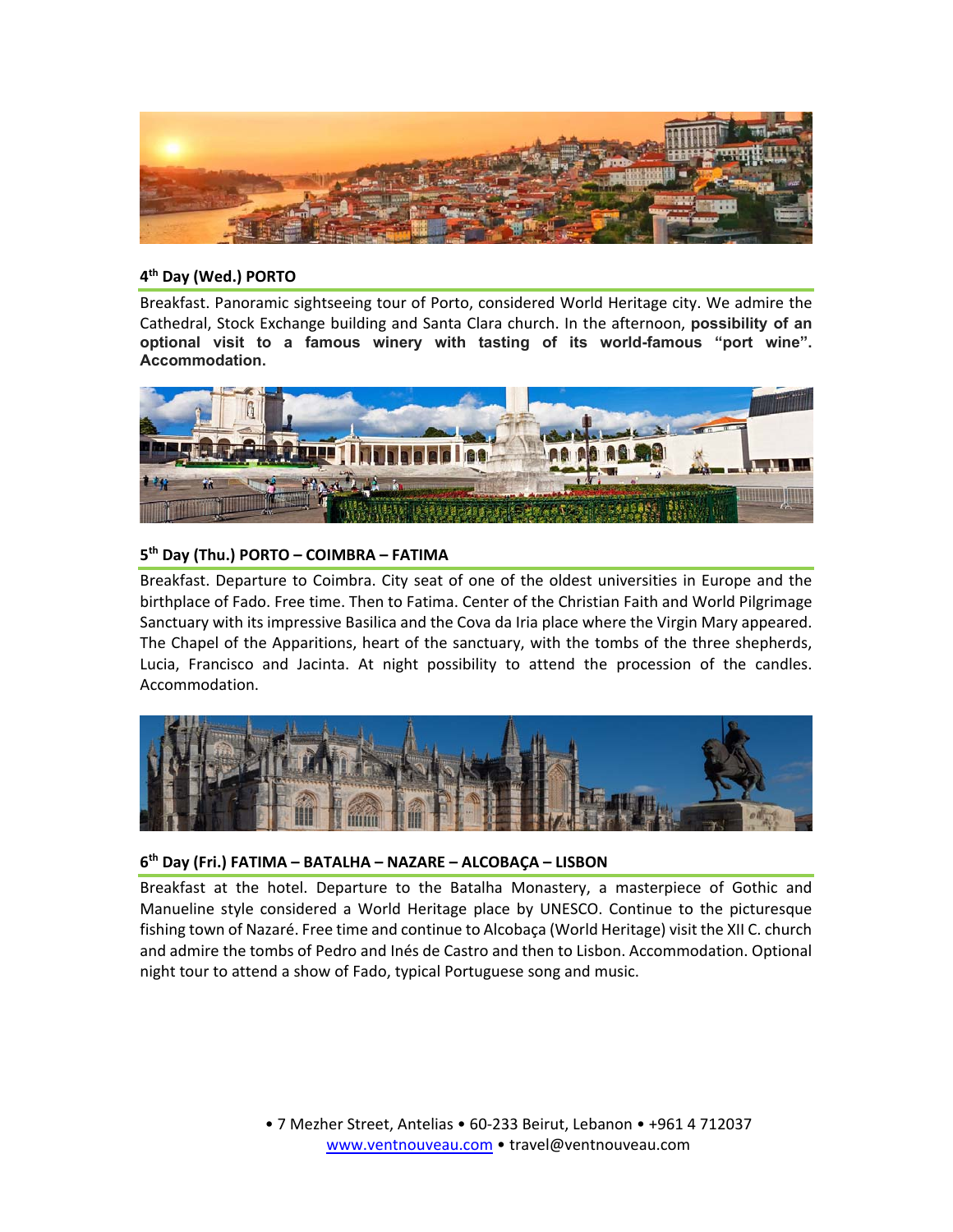

# **7th Day (Sat.) LISBON**

Breakfast at the hotel. Morning sightseeing tour of the ancient Olissipo, drive through its main squares and avenues, Belem Tower, Jeronimos Monastery, Coach Museum, Monument to the Discoverers, Marquis of Pombal Square, Liberty Avenue. Afternoon at leisure for you to catch the nostalgic corners of Alfama Quarter, the old city gathered next to its Castle, with old buildings nested in narrow twisting "Ruas" full of color housing the genuine "tabernas" where Fado sounds as a missing past. Accommodation at the hotel.



# **8th Day (Sun.) LISBON – CACERES – MADRID**

Departure to Caceres considered as World Heritage place because of the city's blend of Roman, Islamic, Northern Gothic and Italian Renaissance architecture. Walk through its Plaza Mayor and the Old Town with its famous Medieval Quarter. Continue to Madrid. Arrival and accommodation.



# **9th Day (Mon.) MADRID**

Breakfast at the hotel. Pick up from your hotel for a Morning Madrid panoramic city tour; find the medieval origins of the city, like the Arabic fortress, at the Barrio de la Morería, famous for its historical buildings. Drive through the courtesan district of the Hapsburgs characterized by Phillip II and its Renaissance and Baroque style buildings, Puerta del Sol, Plaza Mayor and Plaza de la Villa; the Madrid of the Bourbons and the complex town planning schemes of Charles III, the Royal Palace, Cibeles and Neptuno Fountains and the Puerta de Alcalá. Admire the XIX C. works such as Prado Museum. The contemporary Madrid with areas such as Gran Vía, Castellana, the district of Salamanca, Plaza Castilla and Parque del Oeste, as well as commercial and financial areas of Modern Madrid, the emblematic Las Ventas Bullring and the Santiago Bernabéu Football Stadium. Afternoon free to continue exploring the wonders that the city has to offer. Accommodation at the hotel.

# **10th Day (Tue.) MADRID**

**Breakfast at the hotel. Transfer to Madrid's airport.**